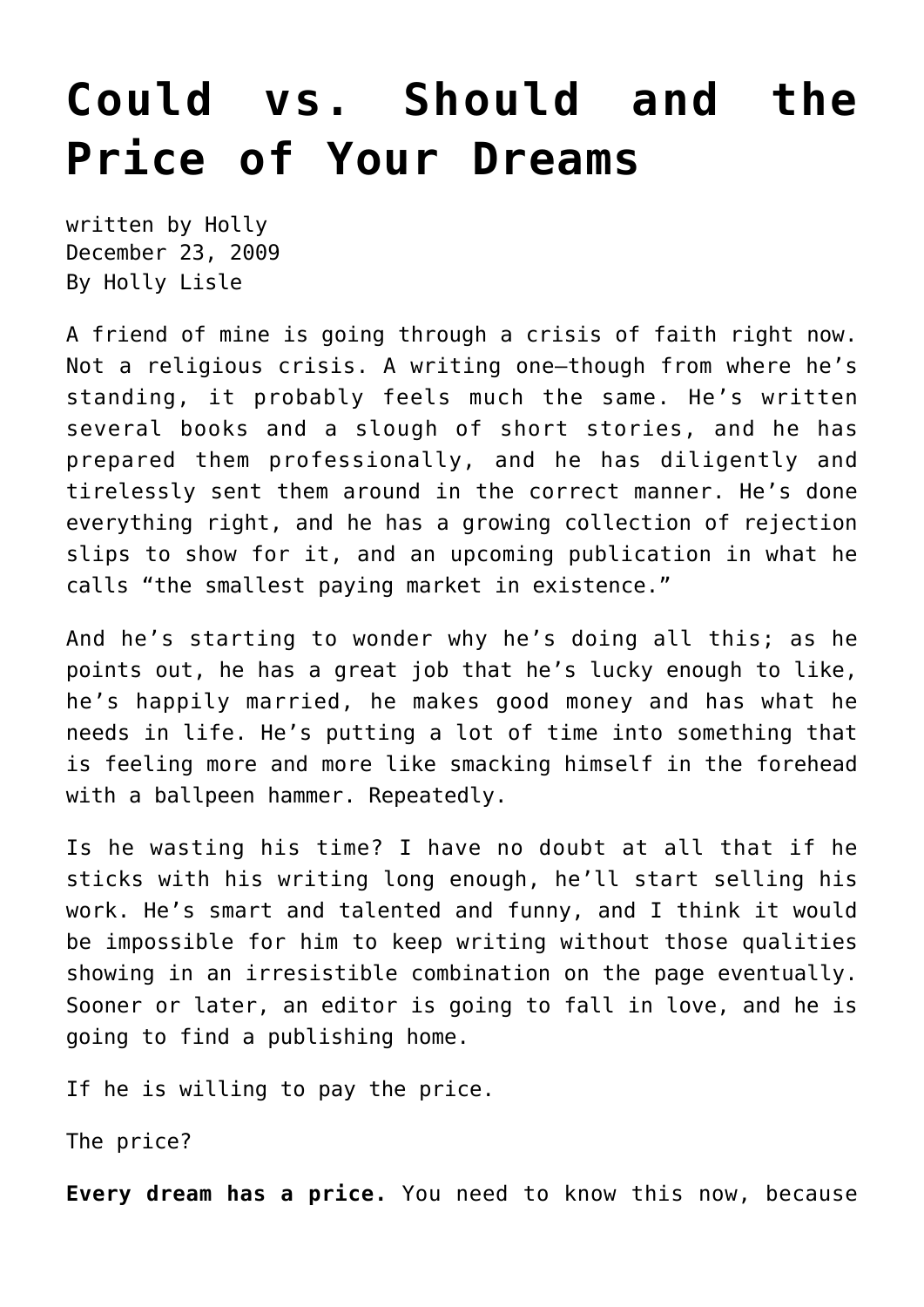the price can be enormous, and if you don't know about in advance, you can wake up one day to find that you have paid with everything you ever loved, and what you have to show for all of that isn't enough.

How much will you have to pay to be a writer? There's no way you can know in advance. How much might you have to pay?

You might have to live in poverty. You might lose your job, your friends or family, your children or your spouse. Your dream might cost you your health. Your happiness. Your life. Perhaps you think I exaggerate, but writers suffer from depression and die of suicide far out of proportion to our numbers. We have high divorce rates, far too many substance abusers, and as a group we are pathetically poor. I'm not saying that if you want to be a writer, you need to run out and get a divorce and take up heavy drinking. Far from it. A strong, stable relationship can get you through some desperate times. And only fools look for inspiration in the bottom of a bottle. What I am saying is that if you pursue your dream, some other parts of your life *will* fall by the wayside. You can't know what those parts will be yet. But if you persist, you will find out.

How much is your dream worth to you?

Could you be a writer? Yes.

*Should you be?*

That is a question that only you can answer … and you'll have to answer it again every time you pay.

But before you walk away, consider this: If writing is your hunger and your thirst, and if you choose not to follow your dream because you're afraid, you'll pay a price for that, too—you'll pay with the progressive deadening of your soul, as time and your own disillusionment with yourself eat away at who you are. One day you'll wake up and discover that the part